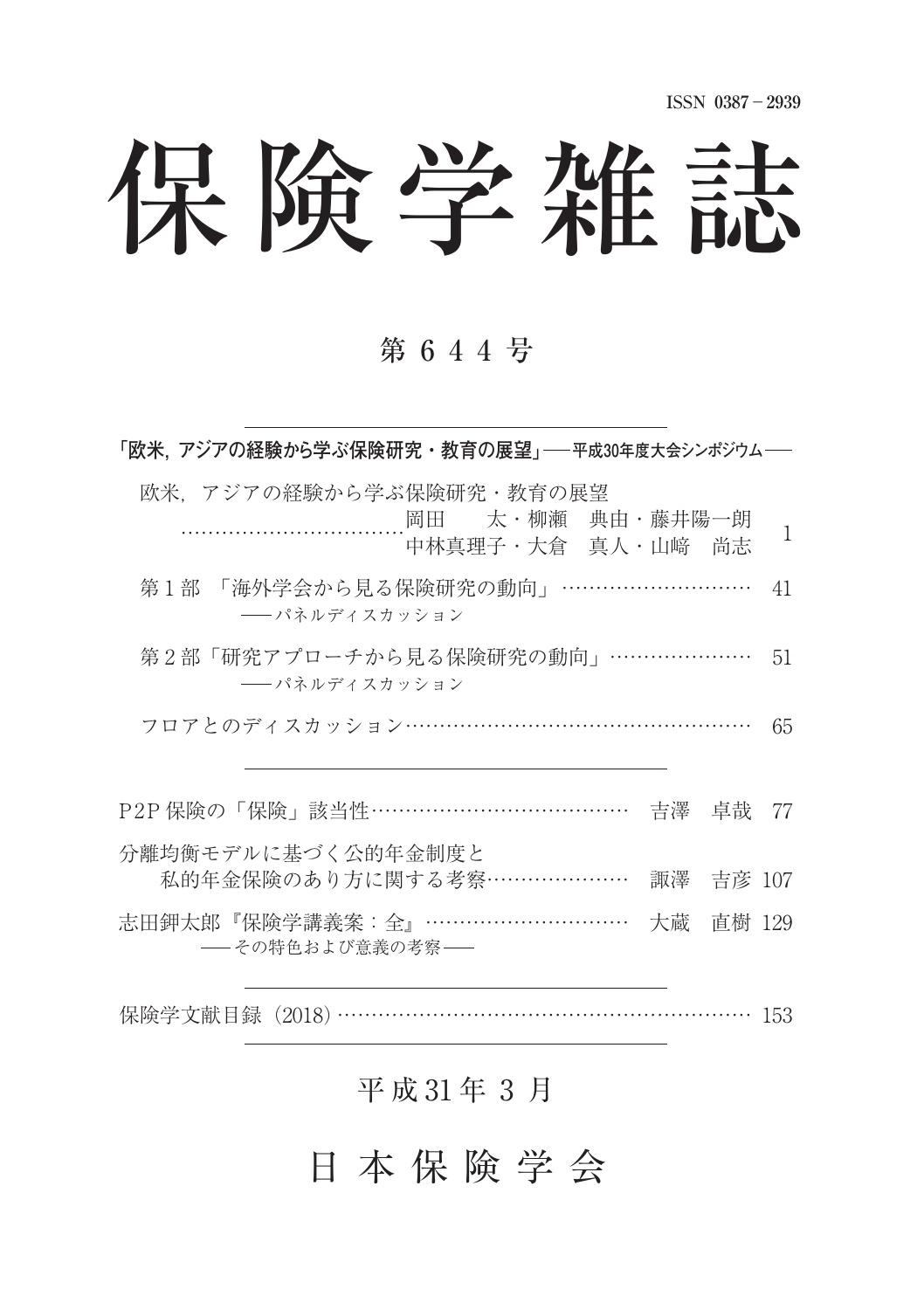|                        | 保                       |   | 険 学 雑                                         |       | 誌                                    |                         |                                                 |                                      |
|------------------------|-------------------------|---|-----------------------------------------------|-------|--------------------------------------|-------------------------|-------------------------------------------------|--------------------------------------|
|                        |                         | 第 |                                               | 644 号 |                                      |                         |                                                 |                                      |
| 平成31年3月31日             |                         |   | - 発行                                          |       |                                      | 《非売品》                   |                                                 |                                      |
|                        |                         |   | 編集委員                                          |       | 中<br>河<br>小 坂<br>小 林<br>遠<br>Ш<br>īН | 浜<br>ா<br>安井敏<br>下<br>本 | あんじょう 本の淳一 ようしん いっぱん いんこうかん かんこう<br>雅<br>典<br>哲 | 隆<br>孝<br>人<br>毅<br>聡<br>晃<br>孝<br>牛 |
| 集 兼<br>編<br>発 行 者      | Ħ                       |   | 本保険学                                          |       |                                      |                         |                                                 | 会                                    |
| $\overline{3}100-0005$ | 東京都千代田区丸の内3-4-1 新国際ビル3階 |   | 公益財団法人生命保険文化センター内                             |       |                                      |                         |                                                 |                                      |
| 発 行 所                  | Ħ                       |   | 本保険学会                                         |       |                                      |                         |                                                 |                                      |
| $\overline{3}100-0005$ | 東京都千代田区丸の内3-4-1 新国際ビル3階 |   | 公益財団法人生命保険文化センター内<br>雷<br>振替口座 00160-8-607601 |       |                                      |                         | 話 $(03)5218 - 5225$                             |                                      |

印刷所 株式会社 松 涛 企 画 〠102-0074 千代田区九段南 3 - 2 - 2